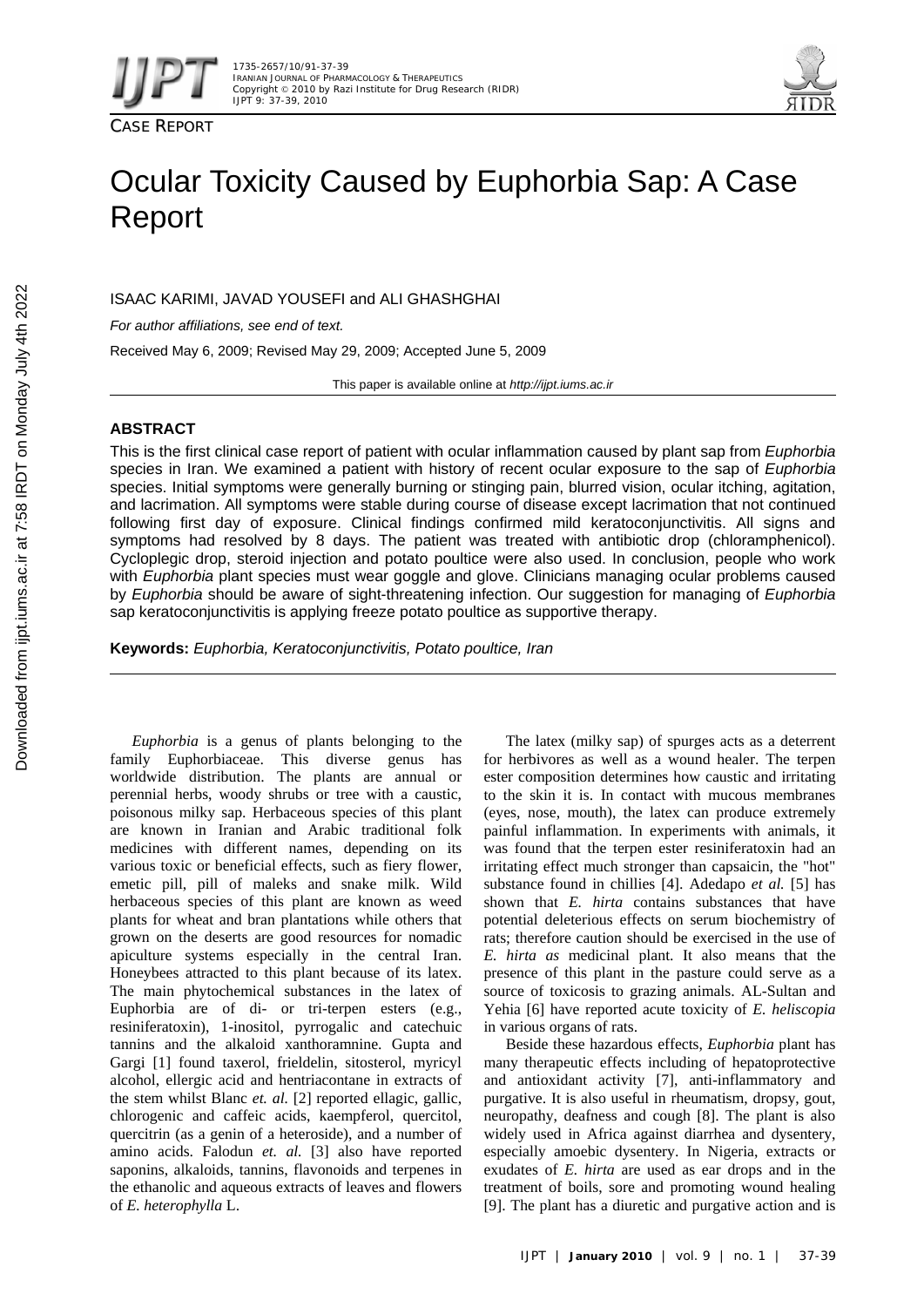



**Fig 1.** *Euphorbia* leaves **Fig 2.** Mild keratoconjunc-tivitis 5 hours after exposure to *Euphorbia* sap



**Fig 3.** Eye covering with halves of potato

also known to have a remedy for inflammation of the respiratory tract in asthma as it has a special reputation for causing bronchial relaxation [ 10]. The plant shows antibiotic activity as well [11]. The alcoholic extract of the whole plant had an anti-cancer action against Friemd leukaemia virus in mice [12]. It further showed hypoglycaemia action in albino rats and an antiprotozoal effect [ 13]. The plant has also been shown to have anthelmintic activity  $[5, 11, 14]$ . The use of latex on warts, whitlows and the like is worldwide [15]. Recently antibacterial and anti-inflammatory activities of *E. heterophylla* and *E. hirta* were reported [ 16- 19]. The website: http://www.euphorbia-international.org/ of International Euphorbia Society covers much more information about the *Euphorbiae*.

We present here a case of ocular toxicity caused by *Euphorbia* that grown as weeds in wheat plantation in Urmia, Iran. Applying of potato poultice as supportive therapy of *Euphorbia* keratoconjunctivitis is the striking feature of the present report.

# **REPORT OF CASE**

A 24-year-old man was collecting the sap of herbaceous variety of plant Euphorbia in urban area of Urmia, Western Azerbaijan, Iran (Fig 1). He had decided to evaluate antibacterial effects of several extracts of collected saps for his B.Sc. project. He felt a stinging sensation as sap hit his eyes. He did not irrigate the eyes until 2 hours later, by which time he was suffering increasing pain. The eyes were immediately washed with clean water many times. The patient was so agitated and his main complaint was burning ocular pain.

He was assessed by a general physician later the same midnight. The eyes were still painful and there were marked lacrimation and conjunctival hyperemia. The patient was treated with acute dexamethazone injection, topical 2% homatropine drop and chloramphenicol eye drop 4 times daily but the outcome was scarce. The next two days, the eyes were more painful and a thick mucopurulent layer covered the eyes. The patient complained of blurred vision and asked his family to check his eyes for sands as he was severely photophobic (Fig 2). He was referred to an ophthalmologist. The eyes were still painful but there was not lacrimation. There was no edema of the corneal stroma. The anterior chamber was quiet, and intraocular pressure was normal. His problem was diagnosed as keratoconjunctivitis by the ophthalmogist. He was still treated with chloramphenicol drop 4 times daily but the patient didn't show any sign of improvement. Finally according to the old medical folklore quote that stated: "*the potato poultice is the best remedy for the burning wound and burning pain*", he applied freeze halves of potato on his eyes (Fig 3). It was like pouring water on the fire. All symptoms had resolved by 8 days after supportive therapies.

# **CONCLUSION AND COMMENT**

*Euphorbia* keratopathy was reported by several case reports and clinical case series previously all around the word [20-22], but this work is the first report of inadvertently keratoconjunctivitis following unarmed contact with the sap of *Euphorbia* species that grown in Iran. The usual therapy consists of rinsing, antibiotics, steroids and mydriatics when the anterior chamber is inflamed. It may also be necessary to protect the